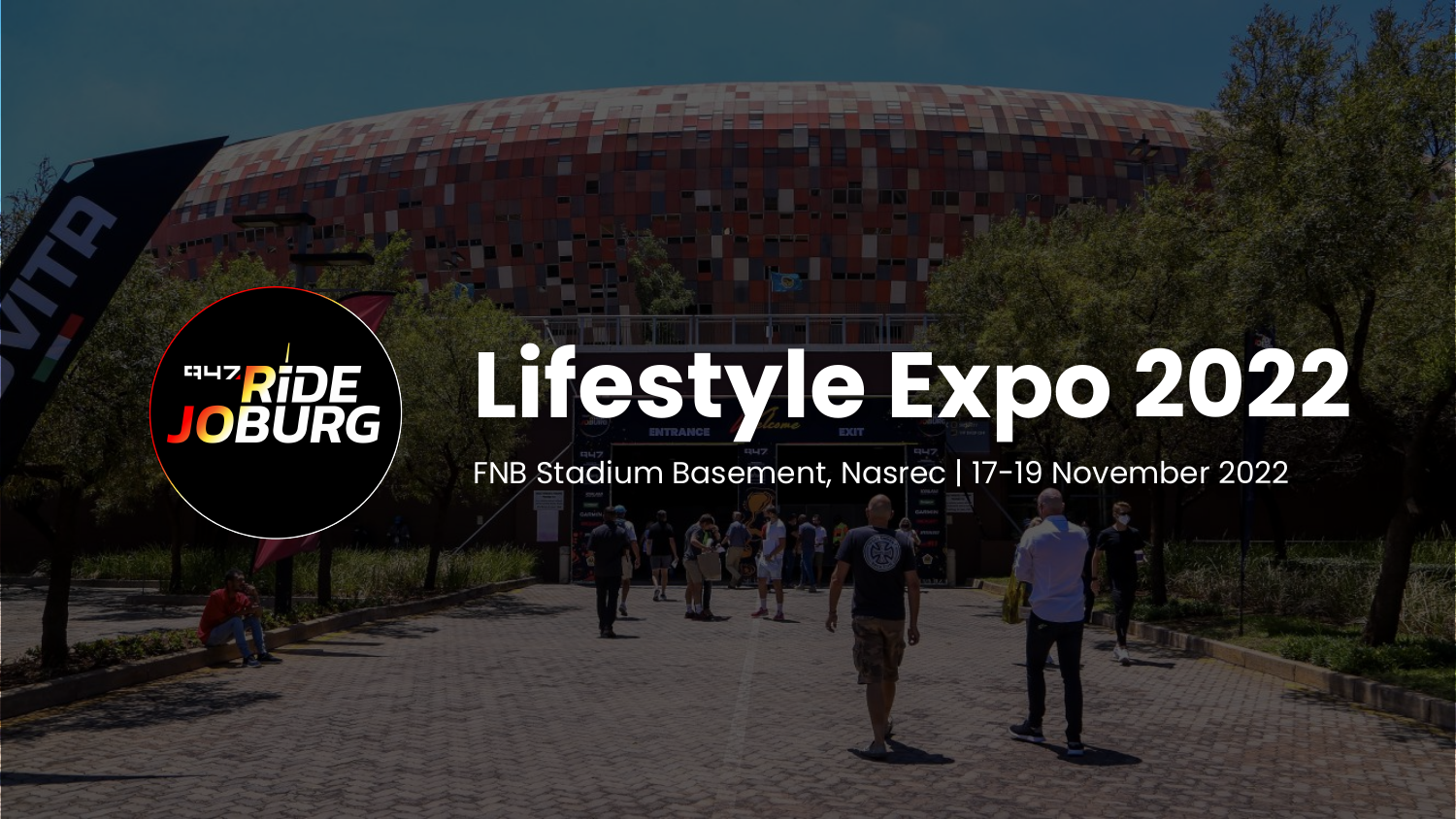

#### **We're back, bolder and ready to showcase all that Joburg has to offer!**

Introducing 947 Ride Joburg – the biggest annual celebration of cycling in South Africa. Choose to be joyful, happy, healthy. Choose to celebrate life by doing more of what makes you feel alive at the 26th edition of this iconic event. What better way to celebrate life and health than to race through the traffic-free streets of Joburg on bicycles? Dress up, or don't. Take it seriously, or don't. Cycle in memory of a loved one, or chase your personal best. Ride for a cause, or simply… ride. It's time to move more and celebrate life!

Embodied in the Ride Joburg experience is the 947 Ride Joburg Lifestyle Expo – one of the most sought-after cycling and health-related exhibitions in the country. All entrants are required to collect their Race Packs from Number Collection, which runs concurrently with the Expo at FNB Stadium, 17-19 November.

In addition, the Expo layout is skilfully designed in a way that visitors are routed from the entrance via Number Collection, and then through the Expo before they can exit – ensuring that no footfall is lost.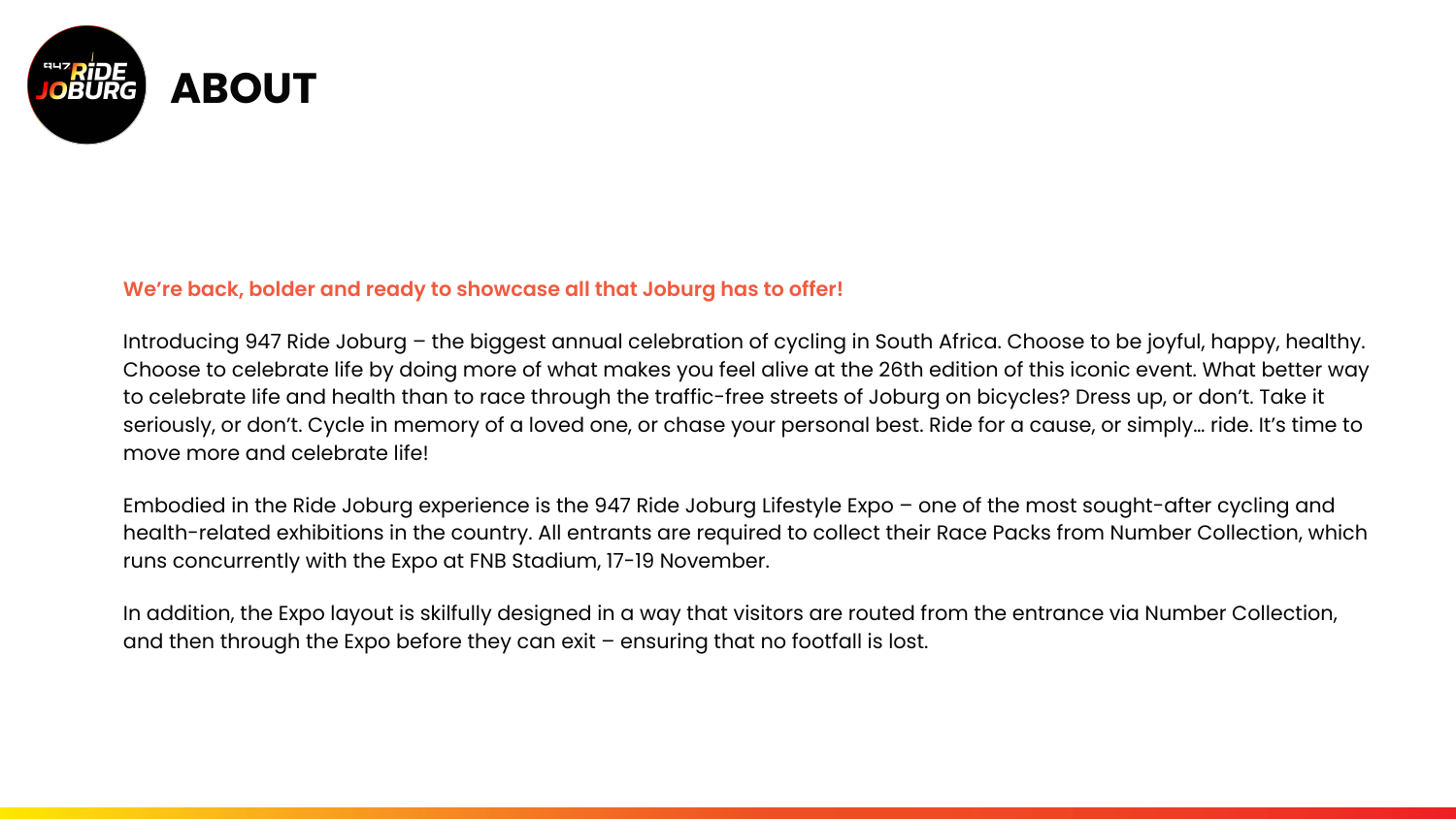# **Why 947 Ride Joburg Lifestyle Expo?**

- Firstly we have not increased our rates from 2021, so you can save even more.
- The exhibition industry has been stagnant for the majority of the past 18 months and exhibitors are desperate for events
	- this is your opportunity to get back out there!
- It's the second largest cycling and health-related exhibition in the country.
- We do realise that the Covid pandemic remains a factor. Should it become evident that the event needs to be cancelled (although highly unlikely), Faces Ride Joburg offers exhibitors a 100% refund on their booking.
- Speak directly to your target market by exposing your brand to thousands of cycling and health enthusiasts.
- Benefit from cost-effective marketing.
- Visitors are routed from the entrance via Number Collection, and then through the Expo before they can exit ensuring that no footfall is lost.
- Attendees are not required to pay an entry fee.
- Extended Expo hours mean increased time for purchasing and engagement.
- The Expo provides numerous networking opportunities for industry professionals alike.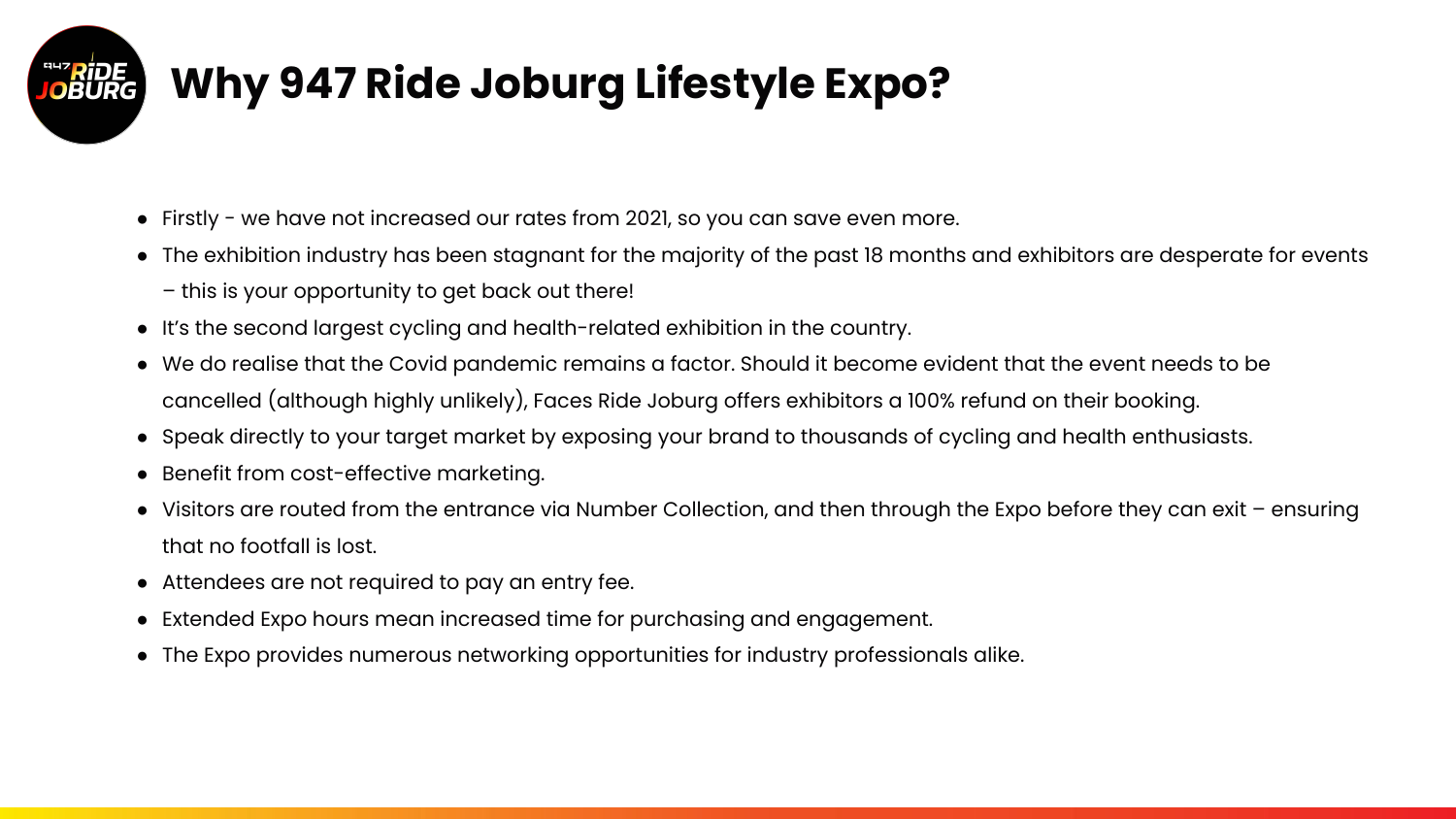## **Expo Information**

**ENDE**<br>JOBURG

**\*PLEASE NOTE:** All dates and times below are provisional and are subject to change.

### **BUILD UP DATES AND TIMES\***

| Tuesday   | '15 November 2022 . | '13h00 - 20h00 |
|-----------|---------------------|----------------|
| Wednesday | 16 November 2022    | !08h00 - 20h00 |
| Thursday  | 17 November 2022    |                |

|          | <b>EXPO DATES AND TIMES*</b> |                |  |
|----------|------------------------------|----------------|--|
| Thursday | 17 November 2022             | !08h00 − 19h00 |  |
| Friday   | 18 November 2022             | '08h00 − 20h00 |  |
| Saturday | 19 November 2022             | 08h00 – 15h00  |  |

| <b>BREAK DOWN DATES AND TIMES*</b> |                   |                |  |  |
|------------------------------------|-------------------|----------------|--|--|
| Saturday                           | '19 November 2022 | 15h00 - 20h00  |  |  |
| Monday                             | 121 November 2022 | †08h00 – 18h00 |  |  |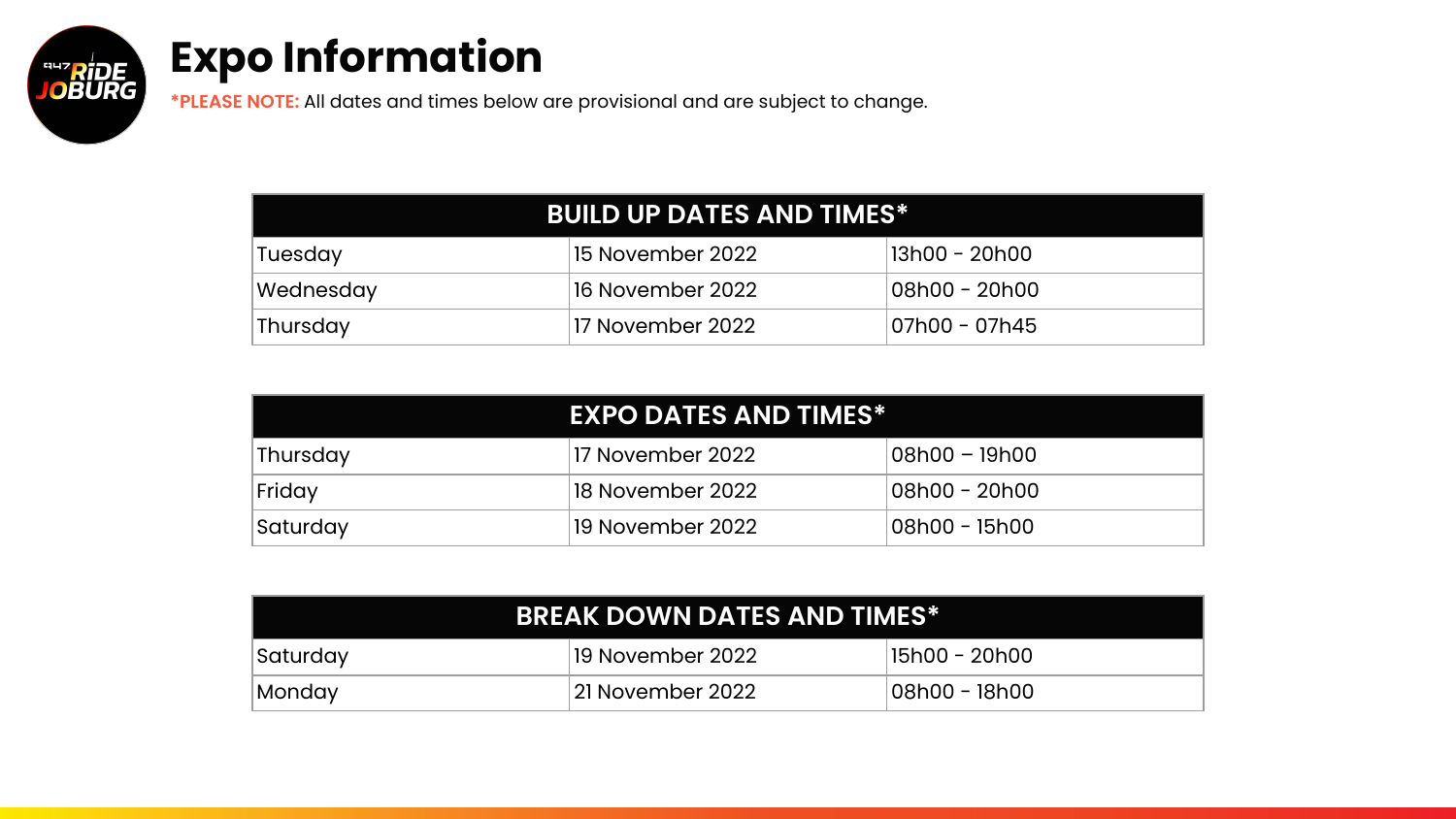

## **Stand Rates** | ALL PRICES EXCLUDE VAT AT 15%

We are able to accommodate larger stands, and if you have your own bespoke stand and only require floor space, the rate will be calculated accordingly.

**STANDARD:** Includes shell scheme, signage/fascia board, carpeting, plug point & spotlight, drayage, security and cleaning. **SPACE ONLY:** Includes floor space, drayage, security and cleaning only. **PLUG POINT**: Space only stands will automatically invoiced for a plug point at a cost of R550.00 per point.

| <b>STANDARD</b>                                 | 1x3                        | R9 100,00             |  |  |
|-------------------------------------------------|----------------------------|-----------------------|--|--|
| Standard                                        | $1x3$ (more than 2)        | R 8 200,00 per/stand  |  |  |
| Space Only                                      | $1 \times 3$               | R 7 500,00 per/stand  |  |  |
| Space Only                                      | $1x3$ (more than 2)        | R 6 700,00 per/stand  |  |  |
| <b>STANDARD</b>                                 | 2x <sub>3</sub>            | R 18 100,00           |  |  |
| Standard                                        | $2 \times 3$ (more than 2) | R 16 300,00 per/stand |  |  |
| Space Only                                      | 2x3                        | R 14 000,00 per/stand |  |  |
| Space Only                                      | $2 \times 3$ (more than 2) | R 12 700,00 per/stand |  |  |
| <b>STANDARD</b>                                 | 3x3                        | R 27 000,00           |  |  |
| Standard                                        | $3x3$ (more than 2)        | R 24 300,00 per/stand |  |  |
| Space Only                                      | $3 \times 3$               | R 23 200,00 per/stand |  |  |
| Space Only                                      | $3 \times 3$ (more than 2) | R 21 000,00per/stand  |  |  |
| CHARITY STAND WITHIN DESIGNATED CHARITY SECTION |                            |                       |  |  |
| Space Only                                      | 3x3                        | R 1850,00 per/stand   |  |  |
| <b>BEVERAGE VENDOR</b>                          |                            |                       |  |  |
| Space Only                                      | 3x3                        | R 7 500,00 per/stand  |  |  |
| Space Only                                      | 3x6                        | R 9 000,00 per/stand  |  |  |





**STORAGE:** *Customisable lockable shell scheme walling storage units available upon request, at a cost of R 310.00 / m of walling and R1 500,00 per lockable door.*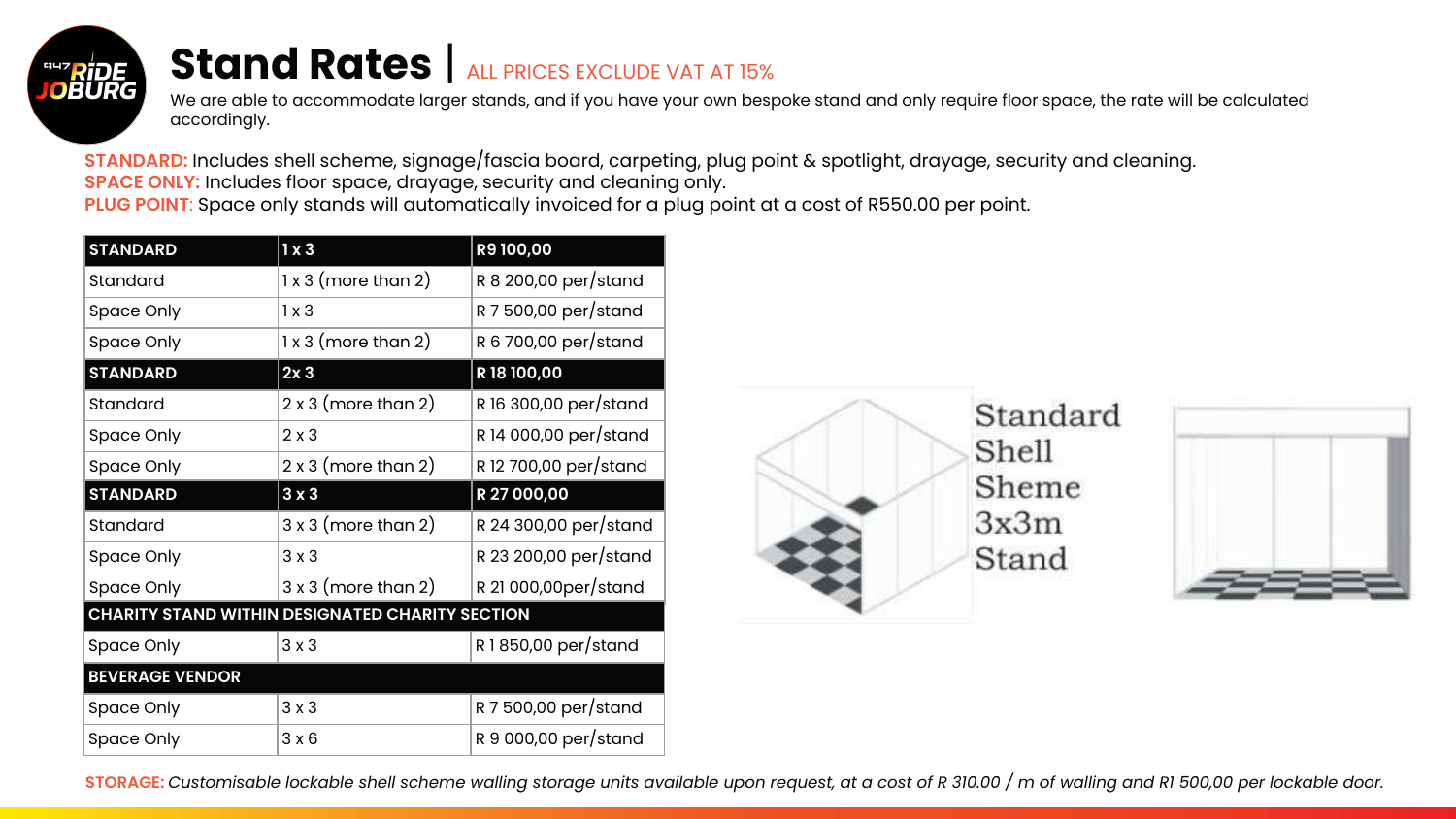

### **As in 2021 we will make sure that we abide by the Covid regulations....**

In order to manage the venue capacity we will require that entrants book their expo slot as done in 2021, which will also allow for a consistent flow of entrants through the Expo.

We will assess the covid regulations at the time and will make sure we comply with the regulations, so mask wearing and screening might still be required. We will however ensure that screening is done as seamlessly as possible and will endeavour to provide an amazing expo experience to our participants and the public.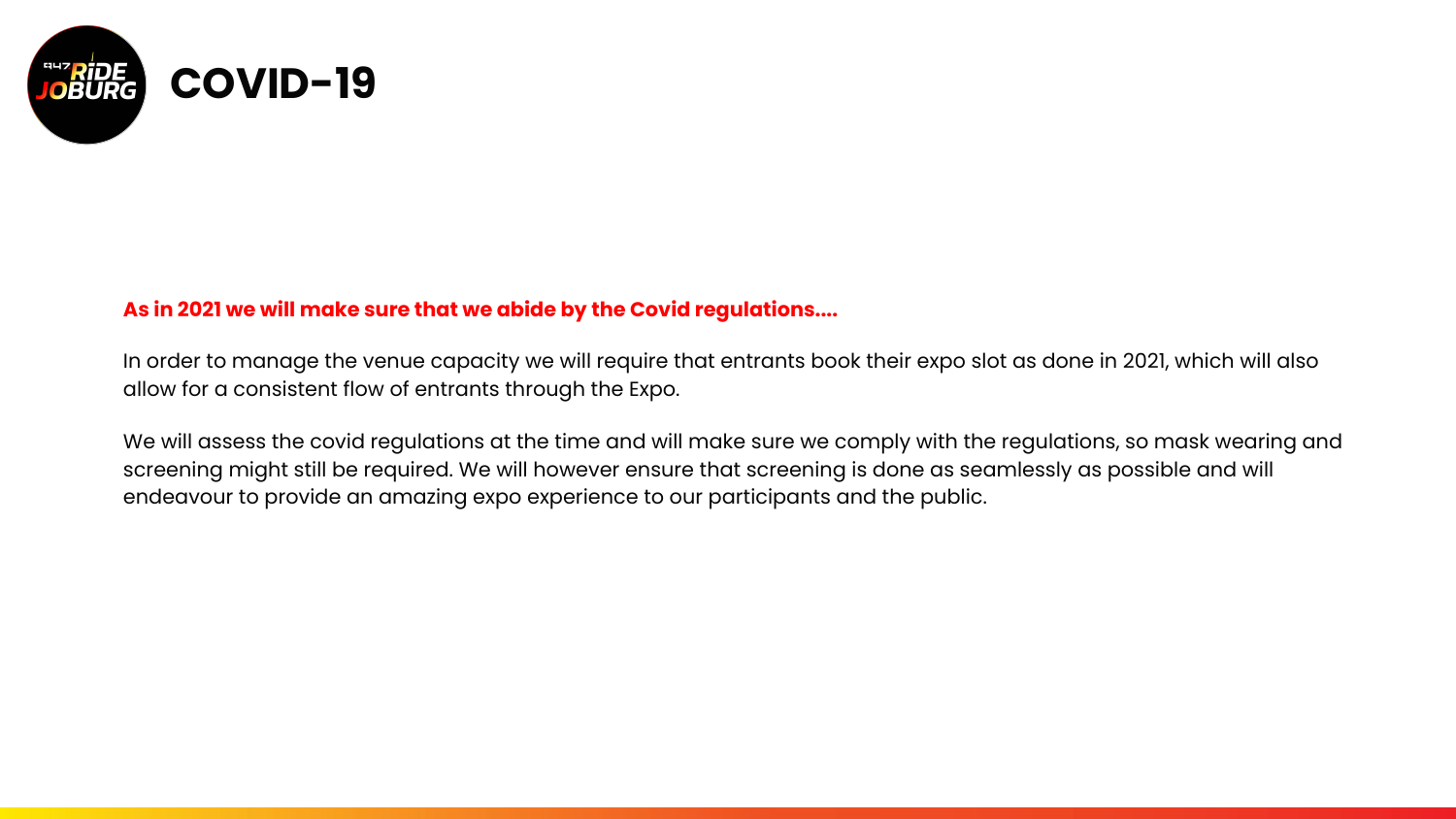

## **[Click here](https://forms.gle/N2CL8FihVgVnc6T56) to book your stand and to view the booking Terms & Conditions.**

For any further information, please contact the **947 Ride Joburg Lifestyle Expo Team:**



expo@ridejoburg.co.za

**Lauren Frauenstein** | 082 686 5474

**Chevaughn Vieira** | 084 587 8739